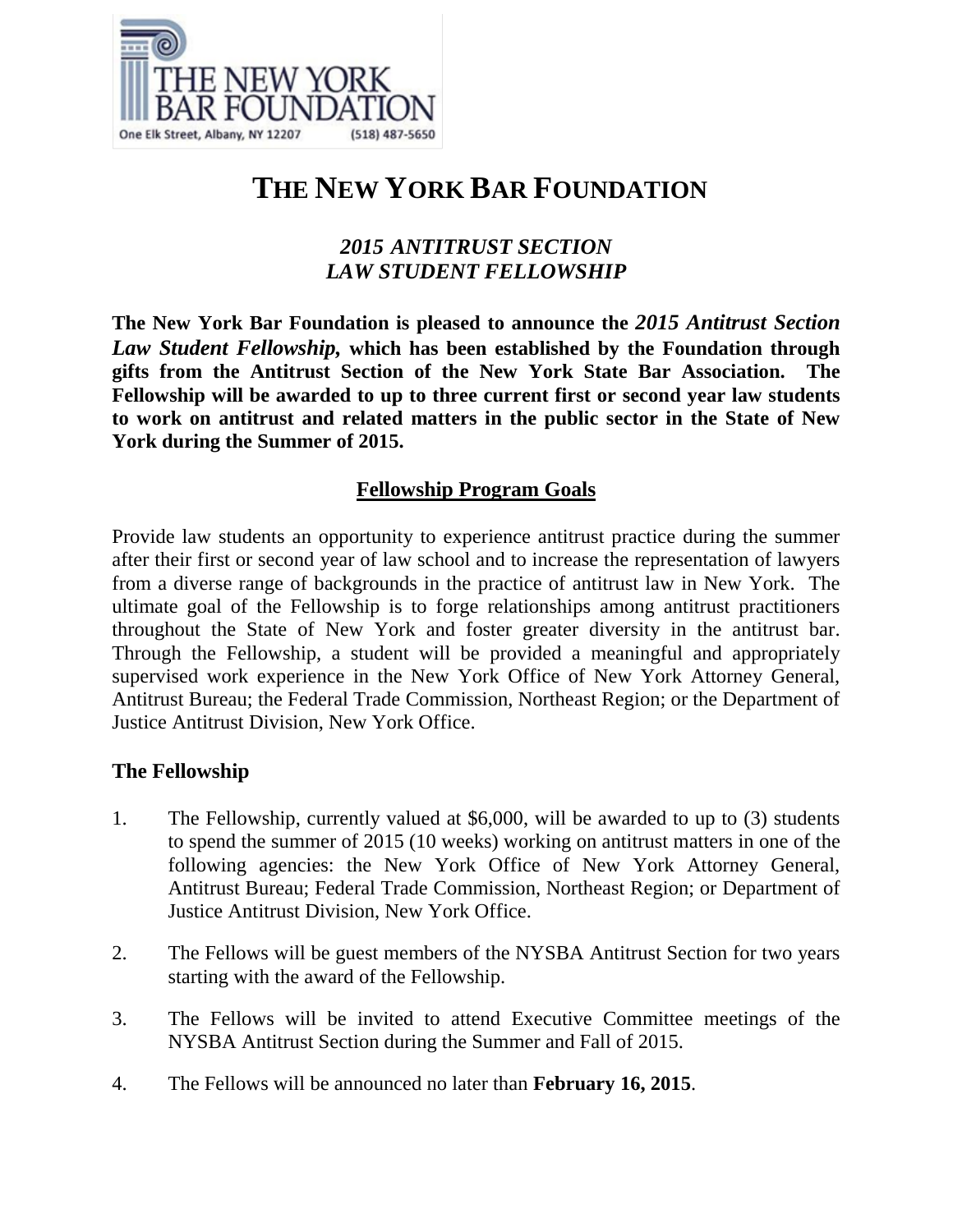# **Eligibility**

The Fellowship is open to all first-year (1L) and second-year (2L) students (as of the Fall 2014 semester) who are capable of fulfilling the requested work hours and responsibilities and meet the criteria under the heading "Judging" below.

# **Fellowship Length**

The Fellowship will take place during the summer of 2015 for a period of 10 weeks, between June and August 2015; the precise dates will be provided when the fellowship is awarded. The expected work requirement per week generally will be 35 to 40 hours.

#### **Location of Fellowship**

The 2015 Fellowship will take place in one of the following agencies: the New York Office of New York Attorney General, Antitrust Bureau; Federal Trade Commission, Northeast Region; or Department of Justice Antitrust Division, New York Office. Fellowship finalists will be interviewed in New York City in early 2015.

# **Payment of Fellowship**

Each Fellow will receive \$3,000 at the start of the Fellowship with the remaining \$3,000 paid to each Fellow at the end of the Fellowship (no federal or state income taxes will be withheld and a 1099 will be issued to the student by January 31, 2016).

#### **Housing and Other Expenses**

Housing, transportation and all other expenses to participate in the Fellowship will be provided by the student. Finalists' costs of out of town travel to participate in interviews in New York City may be reimbursed.

#### **Fellowship Application Requirements**

# **The applicant must submit the following:**

- 1. A completed application (application form below)
- 2. Cover letter of interest
- 3. Unofficial law school transcript (if available)
- 4. Unofficial undergraduate school transcript
- 5. Resume
- 6. Two letters of recommendation
- 7. One writing sample on any topic related to the law. The writing sample must be at least five pages but shall not exceed 10 typed pages doublespaced.

# **Deadline**

All hard copy materials must be submitted by mail with a postmark on or before **December 15, 2014.**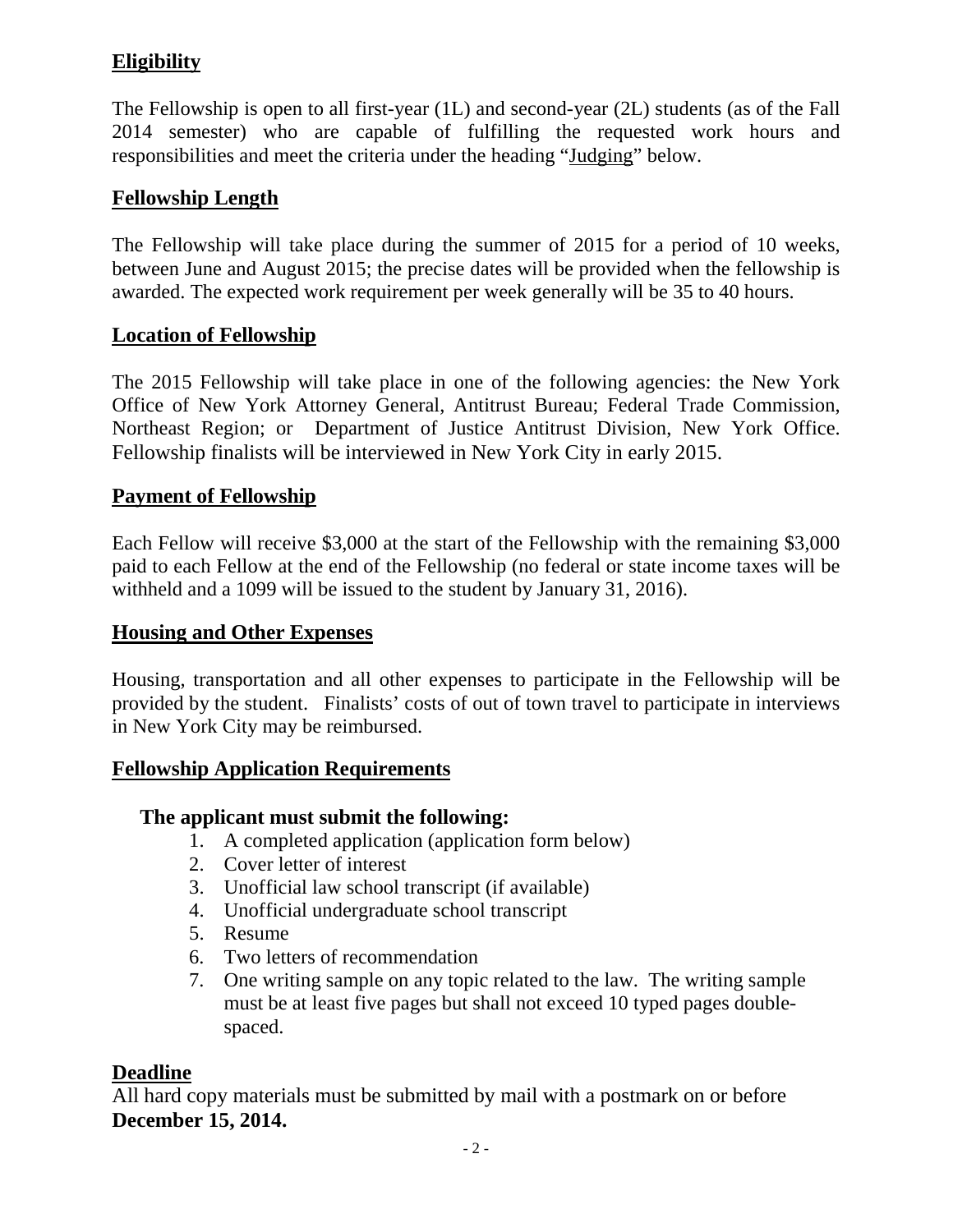# **Judging**

A Fellowship Committee will undertake a careful review of all applications for the Fellowship, and will consider the criteria below in evaluating each candidate. No single criterion or combination of criteria will be dispositive.

- 1. Content and quality of application materials.
- 2. Demonstrated interest in antitrust and/or consumer protection.
- 3. New York permanent residence or demonstrated intent to reside and practice law in New York following graduation from law school.
- 4. Diverse background (*e.g.*, Asian/Pacific Islander, Black/African American, Latino/a, LGBT, Native American/Alaska Native, Physically Disabled.)
- 5. Work experience.
- 6. Academic record.
- 7. Leadership experience.
- 8. Extracurricular activities and community service.
- 9. Quality of written expression.
- 10. Maturity, integrity and professionalism.
- 11. Any other relevant factors.

# **Submission**

All materials must be submitted by mail with a postmark on or before December 15, 2015**.**

# **Mail to:**

**ANTITRUST FELLOWSHIP THE NEW YORK BAR FOUNDATION ONE ELK STREET ALBANY, NY 12207**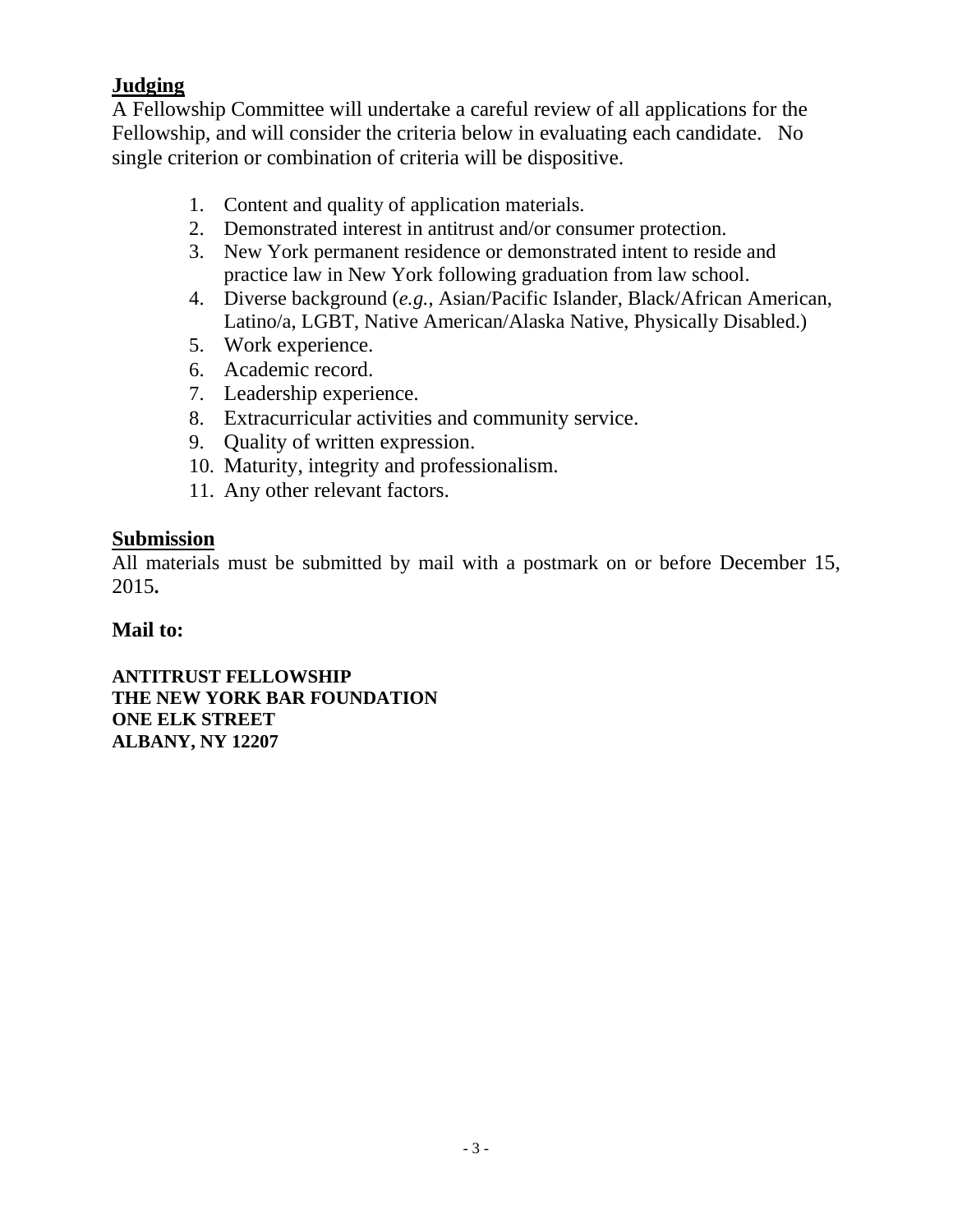# **2015 Antitrust Section Law Student Fellowship**

*Provided by The New York Bar Foundation through gifts from the Antitrust Section of the New York State Bar Association*

# APPLICATION FORM

|        | Name: Name and the set of the set of the set of the set of the set of the set of the set of the set of the set of the set of the set of the set of the set of the set of the set of the set of the set of the set of the set o      |  |  |  |  |
|--------|-------------------------------------------------------------------------------------------------------------------------------------------------------------------------------------------------------------------------------------|--|--|--|--|
|        |                                                                                                                                                                                                                                     |  |  |  |  |
|        |                                                                                                                                                                                                                                     |  |  |  |  |
|        |                                                                                                                                                                                                                                     |  |  |  |  |
|        | School Address: New York Contract to the School Address:<br>(if different)                                                                                                                                                          |  |  |  |  |
|        |                                                                                                                                                                                                                                     |  |  |  |  |
|        |                                                                                                                                                                                                                                     |  |  |  |  |
| $\Box$ | $\Box$ Evening student<br>Day student                                                                                                                                                                                               |  |  |  |  |
|        | Year of Law School Study as of December 1, 2014: ________________________________                                                                                                                                                   |  |  |  |  |
|        | Please indicate membership in any of the following diversity groups:                                                                                                                                                                |  |  |  |  |
| $\Box$ | Asian or Pacific Islander — person having origins in any of the Far East Countries,<br>South East Asia, the Indian subcontinent or the Pacific Islands                                                                              |  |  |  |  |
| $\Box$ | <b>Black/African American</b>                                                                                                                                                                                                       |  |  |  |  |
| $\Box$ | Latino/a — person of Mexican, Puerto Rican, Dominican, Cuban, Central or South<br>American origin                                                                                                                                   |  |  |  |  |
| $\Box$ | Lesbian Gay Bisexual or Transgendered                                                                                                                                                                                               |  |  |  |  |
| $\Box$ | Native American or Alaskan native — person having origins in any of the original<br>peoples of America                                                                                                                              |  |  |  |  |
| □      | <b>Physically Disabled</b>                                                                                                                                                                                                          |  |  |  |  |
| □      | <b>Other</b> contains the contact of the contact of the contact of the contact of the contact of the contact of the contact of the contact of the contact of the contact of the contact of the contact of the contact of the contac |  |  |  |  |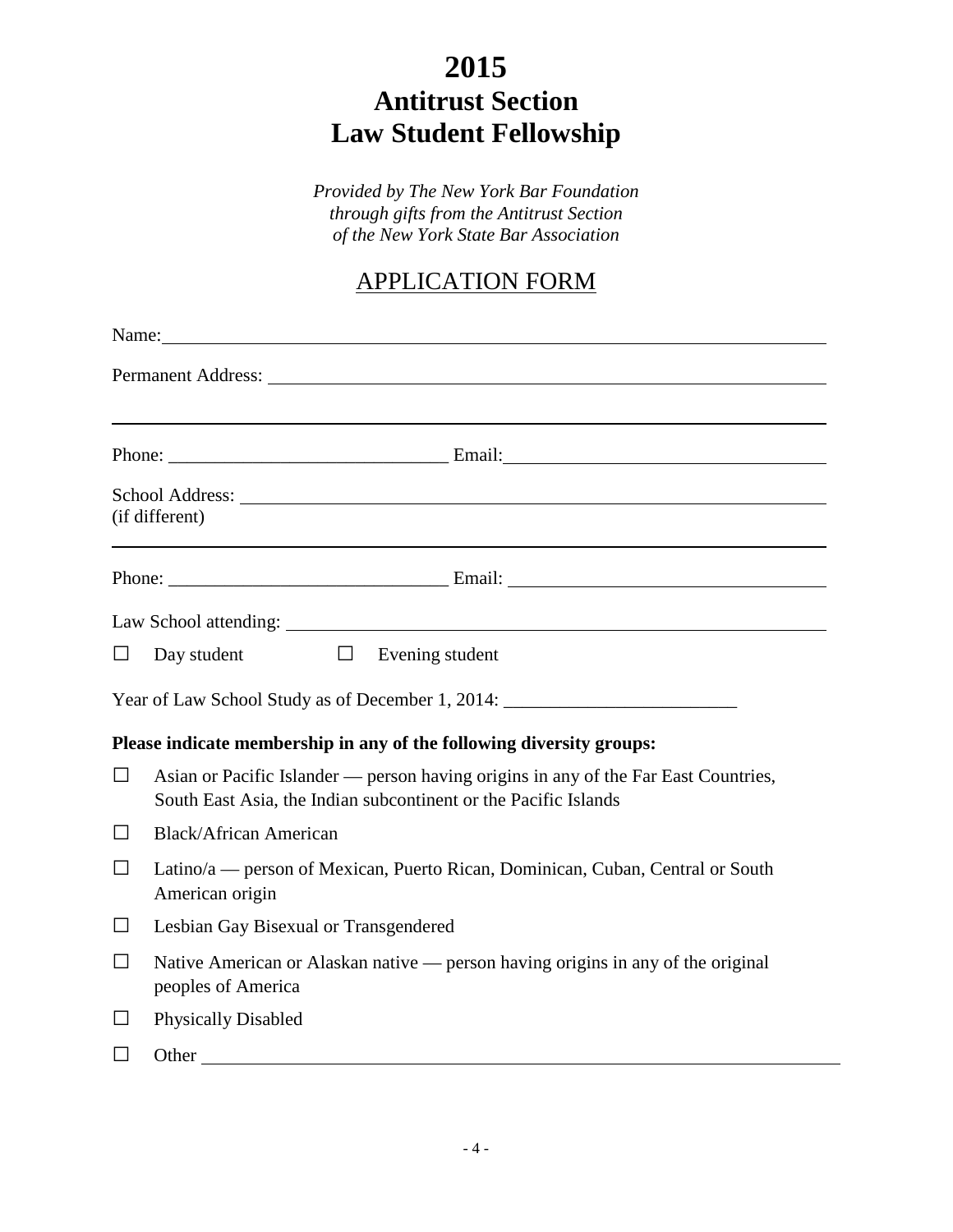#### **Prior Education**

| <b>College Name</b> | Address | Major | Attended | Degree |
|---------------------|---------|-------|----------|--------|
|                     |         |       |          |        |
|                     |         |       |          |        |
|                     |         |       |          |        |
|                     |         |       |          |        |
|                     |         |       |          |        |
|                     |         |       |          |        |

#### **Attach the following materials to this application:**

- 1. A cover letter which indicates your interest in the practice of antitrust and/or consumer protection law in New York and the receipt of this Fellowship.
- 2. An undergraduate school transcript. (Transcripts need not be official; finalists may be asked to provide official transcripts.)
- 3. If available, a law school transcript.
- 4. A resume describing your prior employment and other relevant activities and qualifications.
- 5. Two letters of recommendation. (These may be the same as used for law school applications.)
- 6. One writing sample on any topic related to the law. (Must be at least five but shall not exceed 10 double-spaced typewritten pages.)

**Application deadline:** All materials must be submitted by mail with a postmark on or before **December 15, 2014.**

**Mail applications to: ANTITRUST FELLOWSHIP THE NEW YORK BAR FOUNDATION ONE ELK STREET ALBANY, NY 12207**

\_\_\_\_\_\_\_\_\_\_\_\_\_\_\_\_\_\_\_\_\_\_\_\_\_\_\_\_\_\_\_\_\_\_\_\_\_\_\_\_\_\_

#### **Certification**

**I hereby certify that all of the statements contained and information provided in this application, and in the attachments hereto, are truthful, to the best of my knowledge, and that I meet the eligibility requirements for the 2015 Antitrust Section Law Student Fellowship.**

Applicant's Signature Date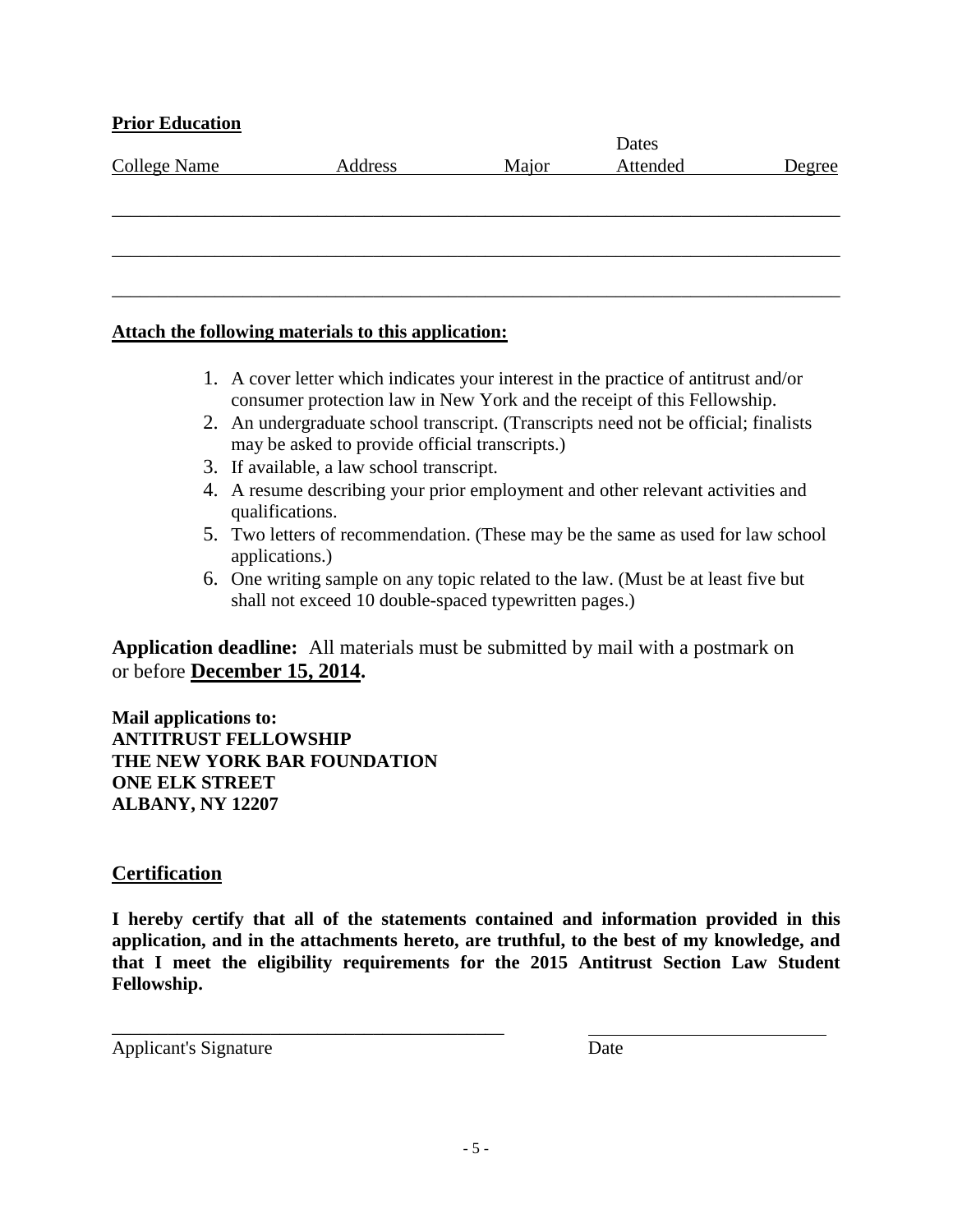#### **About the Antitrust Section of the New York Bar Association**

The Antitrust Law section provides a forum in which attorneys and law students can learn about and keep up with developments in competition law and complex litigation generally. The section covers not only U.S. national developments, but also international activity and New York State antitrust enforcement.

Section activities include (1) monthly meetings of the group's Executive Committee, (2) an annual day-long program and series of evening events, held each January in conjunction with the New York State Bar Association's annual meeting, and (3) special programs in the mid-summer and fall.

The Section also has four subcommittees, which focus on (1) diversity in the Section, (2) class actions, (3) horizontal restraints, (4) vertical restraints and (5) mergers. The subcommittees similarly hold regular meetings, special programs and brownbag discussions.

#### *Annual Meeting Events*:

The Section's annual meeting events consist of topical panels, presented during the day, followed by a reception, dinner and dessert buffet in the evening. The evening events are attended by roughly 350 persons, and the day events by about 100.

The 2014 annual meeting this past January featured William Baer, Assistant Attorney General, United States Department of Justice, Antitrust Division. At the prior year's meeting, Edith Ramirez, Chairwoman of the Federal Trade Commission, was the featured dinner speaker. Participants in the day panels during the Section's annual meeting have

#### *Other Section Activities*:

The Executive Committee's monthly meetings handle regular business, followed by a one-hour speaker's presentation. These monthly programs cover a wide-range of subjects, which recently have included Antitrust Enforcement and the Bazaar Voice Case, the Office Depot/Office Max merger, the role of the U.S. Senate Antitrust Subcommittee, intellectual property disclosure in standard setting cases, and other topics. Any Section member may attend these programs, either in person or by phone dial-in. Some of these programs offer CLE credit at no charge. The Section also sponsors a Summer merger program and a Fall program on varying topics, and periodically co-sponsors special programs.

The programs are open to Section members and non-members alike.

The Section also sponsors a yearly writing competition open to students at law schools located in New York, and to New York state residents in law schools outside the State. The student whose paper is selected as the winning entry receives a \$5000 award.